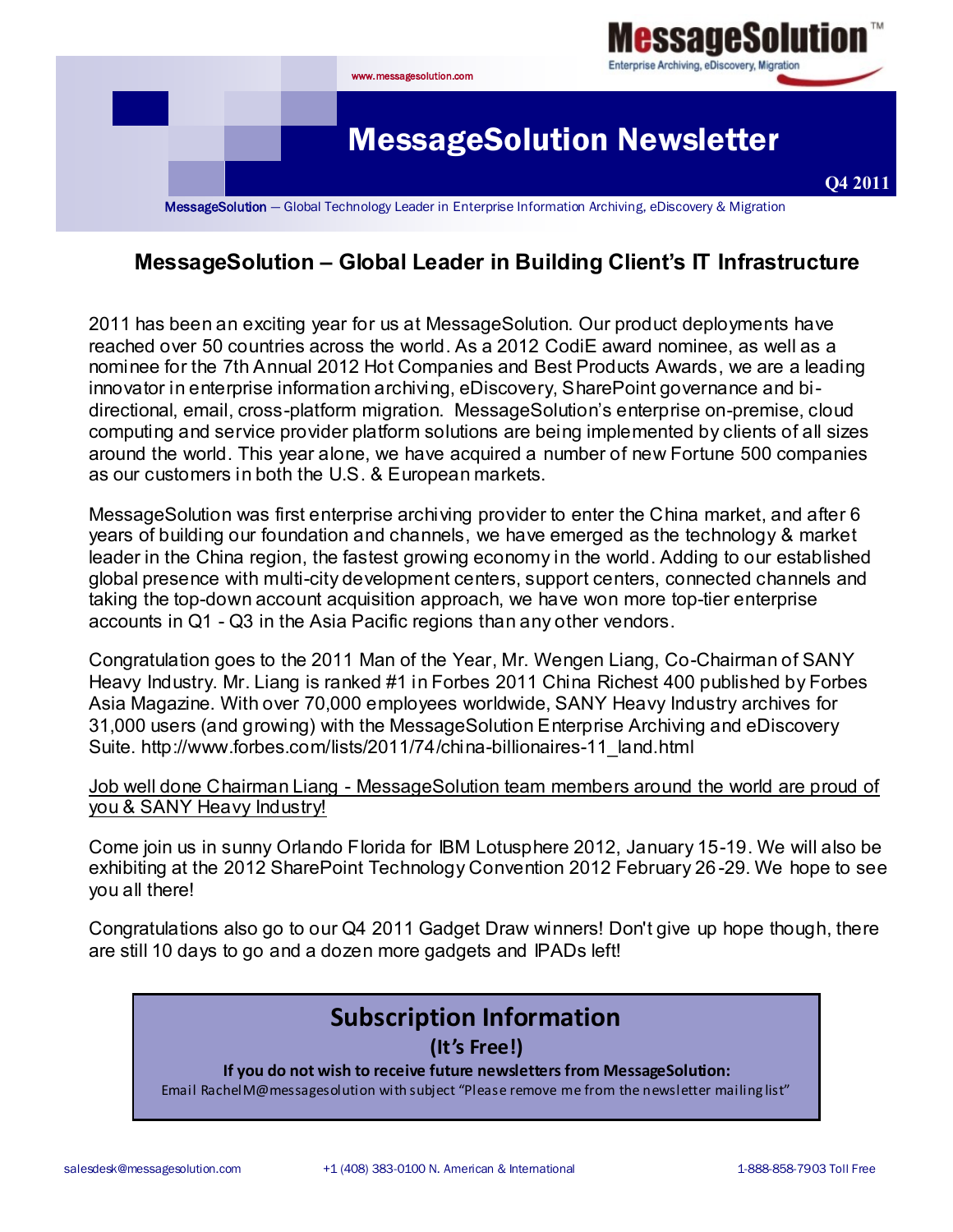# **Welcome and Thank you to a few new Customers & Partners!**

- **The City of Redmond, OR**
- **Beijing International Capital Airport**  the largest airport in Asia.
- **Kenya Commercial Bank**  Kenya's Largest Bank

 **Nippon Telocom & Telegraph** - NTT, the largest telecom company in Japan, deployed MessageSolution Cloud Archiving Platform, covering Hong Kong, China & Japan regions

- **Moody National Bank -** National bank with 100+ years history, Moody has offered customers quality banking since 1907
- **Sahara Group**—Headquartered in Nigeria, focuses on supporting

## For our Clients and Partners**!**

Check out our updated data sheets accessible from our website

**Including** 

- Enterprise eDiscovery Platform Data sheet
- and updated versions of other data sheets

Discover the benefits of MessageSolution Partners Program

http:/www.messagesolution.com/ partners\_marketing\_tools.htm

endeavors is centered within the Oil and Gas industry across Africa and Europe and its associated sub-sectors, deployed clustered MessageSolution systems in Nigeria and Geneva.

## **PARTNER SECTION**

As a member of the MessageSolution Partners Network, your organization is eligible to **receive 5-10% of the purchasing price** for any organization you refer to MessageSolution that purchases MessageSolution products or services.

For more information on our referral program, please contact your MessageSolution Account Manager or call +1 408 383-0100.

Page 2

**Follow us on Facebook at** http://www.facebook.com/ MessageSolution

adesoli

**Or on Twitter**  http://twitter.com/ GlobalArchiving